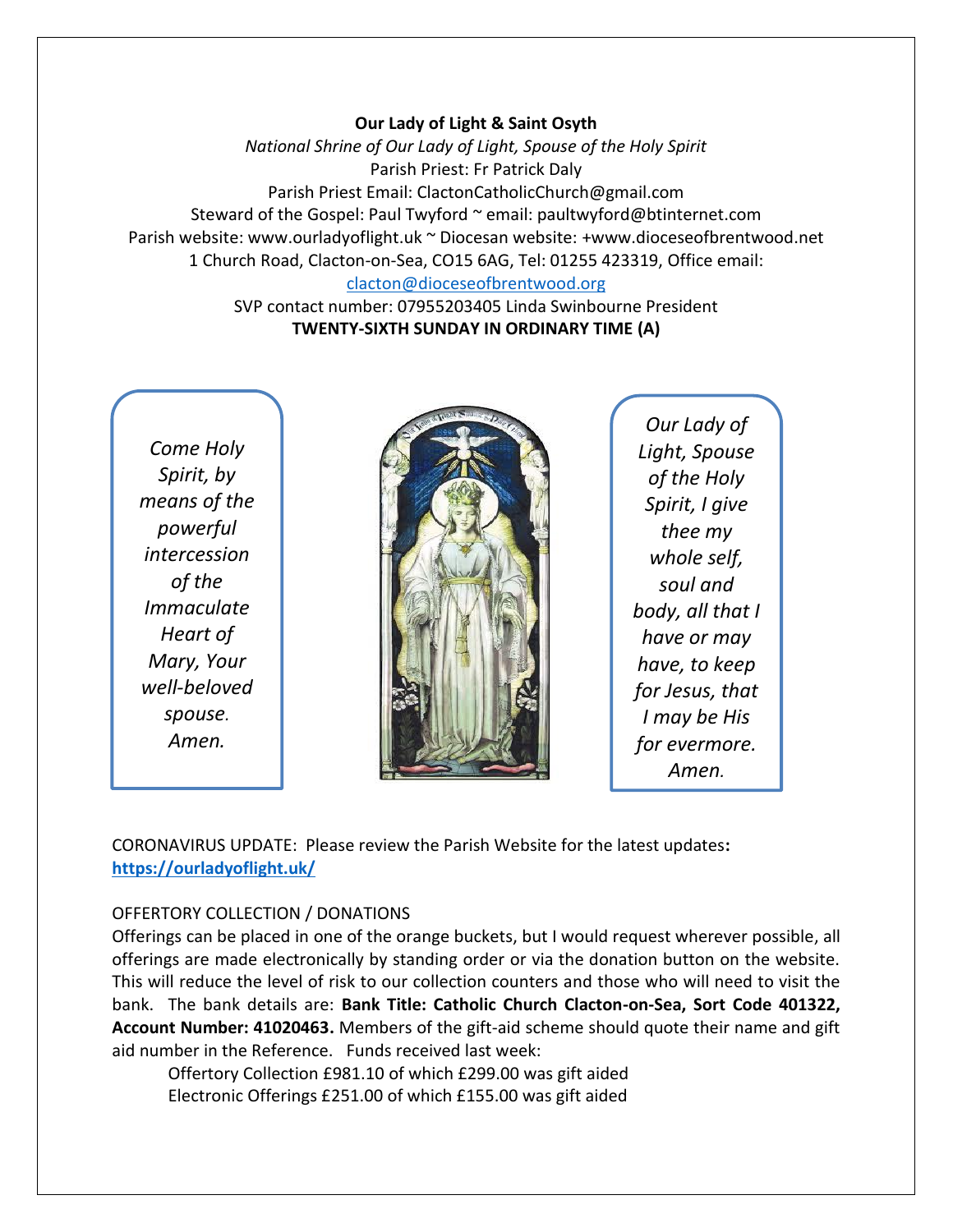SECOND COLLECTION HOME MISSION: Funds received last week:

Second Collection £101.05 of which was gift aided.

Thank you for your generosity, for Gift Aiding your offerings, and for your support of the parish. Fr Patrick

RESUMPTION OF PUBLIC MASS: Please follow the instructions of the Church Stewards and allow plenty of time before Mass starts to sanitize your hands and complete registration. Attendance at Mass is restricted to 50 people. **I would, therefore, ask that those who are able to attend Mass in the week to refrain from attending Mass at the weekends to allow others the opportunity.** Thank you for your understanding and co-operation. Fr Patrick.

10.30 SUNDAY FAMILY MASS: With effect from Sunday 27th September this Mass will be restricted to Families and young children. This is a temporary restriction whilst we are operating under the COVID 19 Regulations. Thank you for your co-operation and understanding. Fr Patrick.

MESSAGE FROM OUR PARISH SAFEGUARDING OFFICER: Due to Covid 19 restrictions the Safeguarding Administrator at Cathedral House, Antoinette Martin, has begun the task of processing the DBS checks for Our Lady of Light & St Osyth electronically. Antoinette will be contacting individuals, via email, and asking for forms to be completed and returned to her via email. She will also make 'virtual' contact to confirm ID. If you receive an email from Antoinette and are unsure what to do please contact me to discuss further. There are a couple of people who have not supplied email addresses so I will call you individually to discuss a way forward. Please do not post any documents, especially ID documents such as passport or driving licence, to Cathedral House as the office is not yet open. I have supplied a list of all parishioners requiring a DBS so do not worry if you do not hear from Antoinette, it's a long list and she's working through it.

Theresa McCarron - Safeguarding OLOL&SO, Tel: 07824 996677, Email: [Shamrock0808@gmail.com](mailto:Shamrock0808@gmail.com).

GIFT AID ENVELOPES: There are 28 boxes of Gift-Aid envelopes at the back of the Church. Please collect your box ASAP.

SECOND COLLECTION PETER'S PENCE: This collection has been brought-forward from Holy Week to  $3<sup>rd</sup>/4<sup>th</sup>$  October. You can also give via the donation button on the parish website or by a one-off electronic transfer.

CAFORD FAMILY FAST DAY: Friday 2nd October is Family Fast Day. You are invited to fast this day and to pass on the money you have saved to CAFORD. There will a second collection the weekend 9<sup>th</sup>/10<sup>th</sup> October. You can also give via the donation button on the parish website or by a one-off electronic transfer.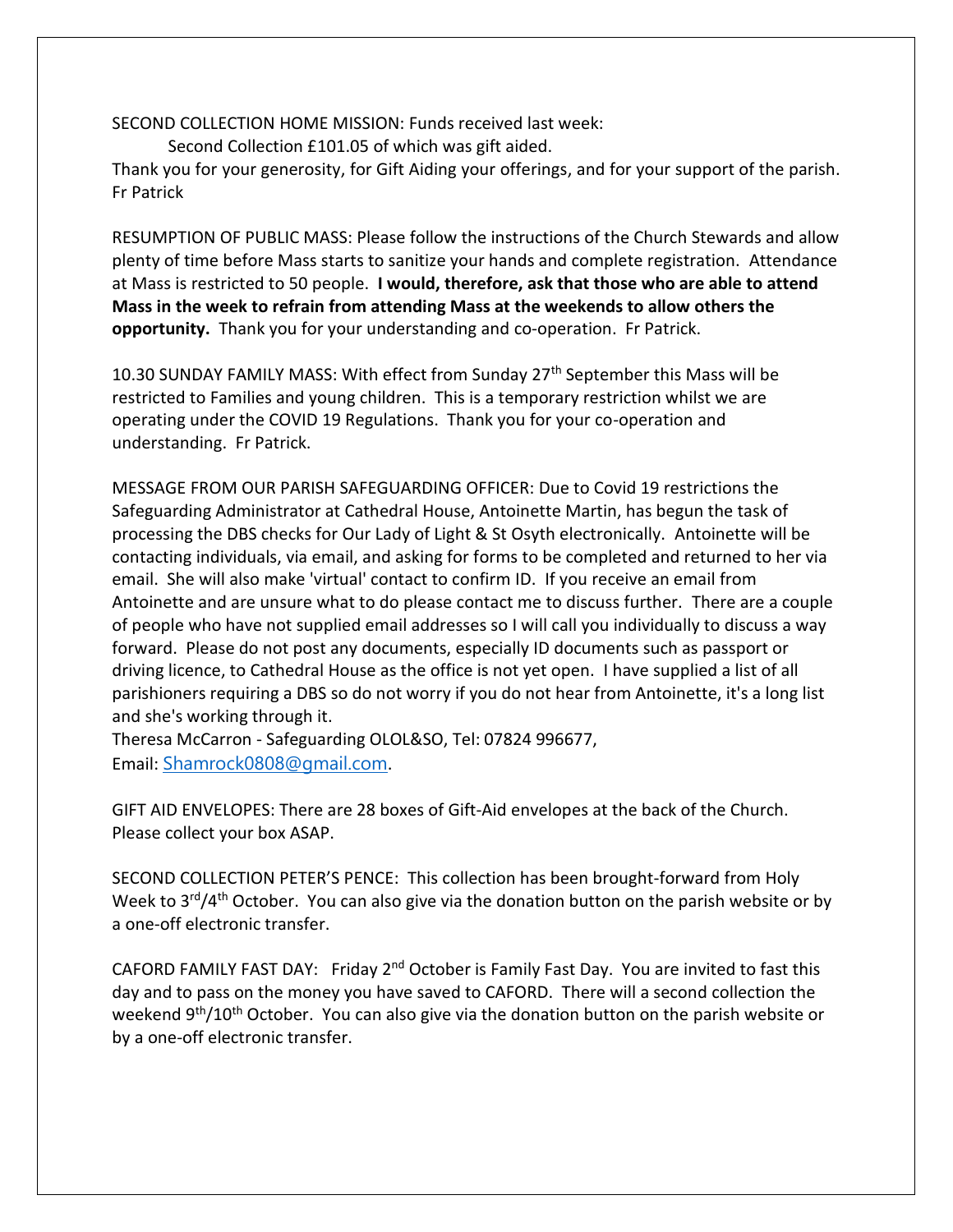VACANCY FOR LAY CHAPLAIN: St Benedict's Catholic College. See website: [www.stbenedicts.essex.sch.uk](http://www.stbenedicts.essex.sch.uk/)

VACANCY CARITAS DIOCESE OF BRENTWOOD: See website: www.caritasbrentwood.org/news/developmentcoordinator

### **MATTHEW 21:28-32**

In the Gospel from Matthew, Jesus was responding to the chief priests and the elders of the people. They were demanding to know Jesus' authority for His actions and words. In His response, Jesus asked their opinion on the behavior of two young men? The first says no but subsequently complies with his father's request to go and work in the vineyard. The second says yes to his father but does nothing. The use of the term vineyard is a metaphor for God's people. The two sons represent, respectively, one: the religious outcasts: the tax collectors and prostitutes and two: the religious leaders. The response of the chief priests and elders condemned them. Their response was that the first son completed the will of the father in obedience and not the second. Jesus pointed-out to them that they were like the son that gave the good words but was disobedient to his father. They held positions of religious authority and were full of good words. They were also called to work in the vineyard of the Lord. They had, however, rejected the call by John the Baptist for repentance and turned their backs on the Kingdom of God by rejecting the authority and message of Jesus. They had committed the worst possible sin that of refusing to do God's will**.**

In contrast, many outcasts including tax collectors and prostitutes had listened to John the Baptist with sincere repentance. The outcasts had welcomed the coming of the Kingdom of God in Jesus Christ. They had the humility to acknowledge their faults.

What does this message mean to us today? Quite simply we must know the will of God and act upon it in our lives. In today's readings, St Paul tells us: we must have a common purpose and a common mind in Christ. We must know the mind of Christ. The Prophet Ezekiel reminds us that we are responsible and accountable for our actions before God.

How do we know God's will?We know God's will in our lives through reading Holy Scripture, receiving the Sacraments, and spending time listening to God in prayer. Once we know God's will in our lives, we must have the grace and strength of character to act upon it. We receive the grace and strength to do God's will through the reception of God Himself, in the Holy Eucharist: the body and blood of Our Lord Jesus Christ.

| IVIASSES WILL DE UPEN TU A IVIAAIIVIUM UF 30 PEUPLE IN THE CHUNCH |                      |                               |  |
|-------------------------------------------------------------------|----------------------|-------------------------------|--|
| Saturday 26 <sup>th</sup> September.                              | $9.30$ am.           | MASS: Julie Lee & Family      |  |
|                                                                   |                      | (Justyna)                     |  |
| Saturday 26 <sup>th</sup> August                                  | 11.00 am to 12 noon. | <b>SACRAMENT OF</b>           |  |
|                                                                   |                      | <b>RECONCILIATION: In the</b> |  |
|                                                                   |                      | presbytery garden.            |  |
| Saturday 26 <sup>th</sup> September                               | 11.00 am to 1.00 pm. | Church open for private       |  |
|                                                                   |                      | prayer with Exposition of     |  |
|                                                                   |                      | the Blessed Sacrament.        |  |

## **MASSES WILL BE OPEN TO A MAXIMUM OF 50 PEOPLE IN THE CHURCH**